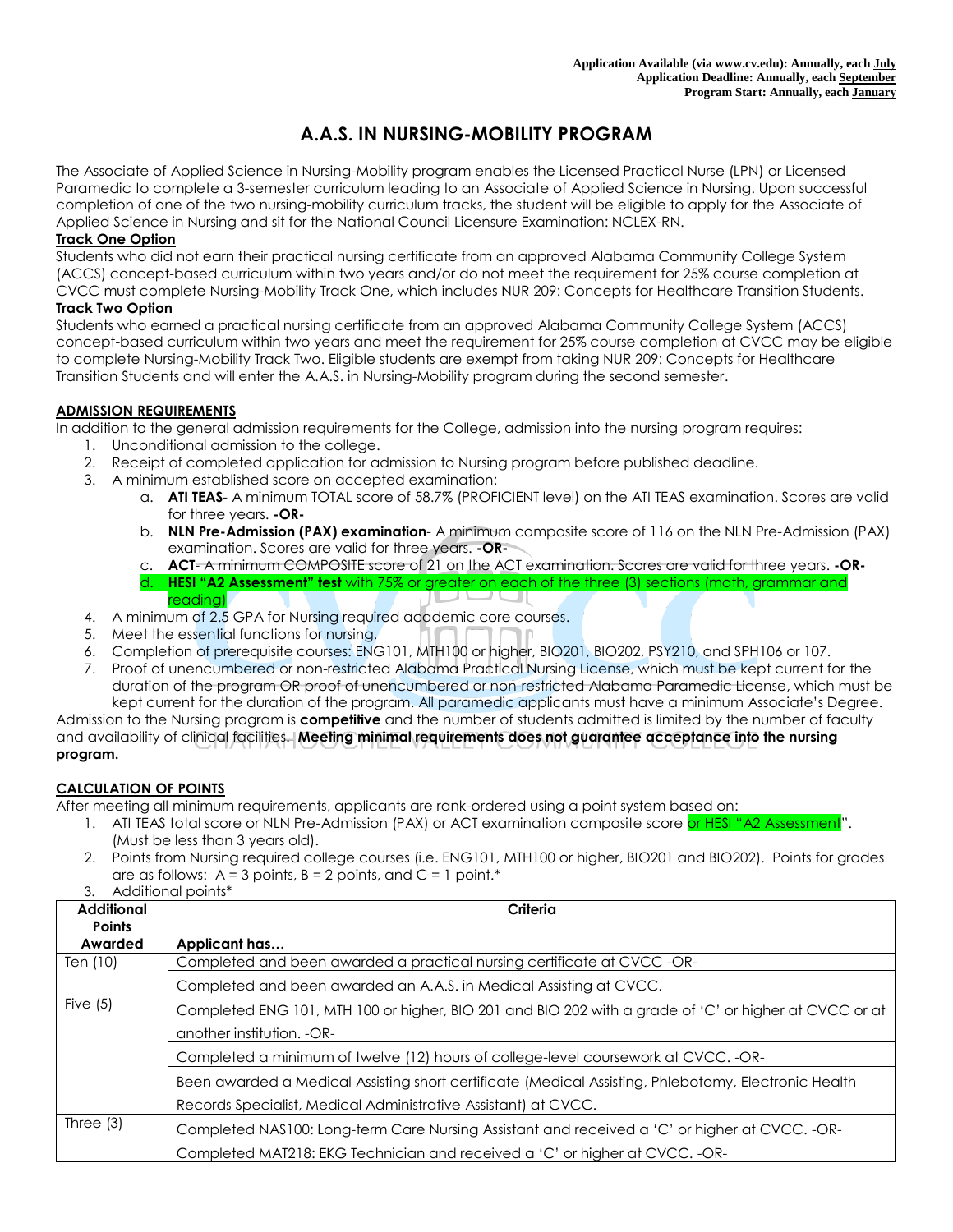Received nationally accredited medical assisting certification. Certification must be current. *Proof of certification must be submitted.*

**In order to receive Nursing required college course and/or additional points, courses must have been completed, with a grade of 'C' or better,**  prior to application deadline. Official transcripts reflecting grade MUST be on file in CVCC Admissions and an unofficial copy attached to nursing **application in order to be considered for ranking purposes.**

## **Associate of Applied Science in Nursing-Mobility Curriculum**

*All non-nursing courses must be completed during or before the semester they are designated to be completed, as shown in the curriculum above.*

| Course                                                                                                                   |                                                     | <b>Theory</b>          | Lab            | <b>Clinical</b>               | Credit              | Contact        |  |
|--------------------------------------------------------------------------------------------------------------------------|-----------------------------------------------------|------------------------|----------------|-------------------------------|---------------------|----------------|--|
| <b>Prerequisite Courses</b>                                                                                              |                                                     |                        |                |                               |                     |                |  |
| <b>BIO 201 - Human Anatomy and Physiology I</b>                                                                          | 3                                                   | 1                      |                | 4                             | 5                   |                |  |
| <b>BIO 202 - Human Anatomy and Physiology II</b>                                                                         | 3                                                   | 1                      |                | 4                             | 5                   |                |  |
| <b>ENG 101 - English Composition</b>                                                                                     | 3                                                   |                        |                | 3                             | 3                   |                |  |
| MTH 100 - College Algebra or Higher                                                                                      | 3                                                   |                        |                | 3                             | $\mathbf{3}$        |                |  |
| PSY210 - Human Growth and Development                                                                                    | 3                                                   |                        |                | 3                             | $\mathbf{3}$        |                |  |
| SPH 106 or SPH 107 - Speech                                                                                              | 3                                                   |                        |                | 3                             | 3                   |                |  |
| Total                                                                                                                    | 18                                                  | $\mathbf{2}$           |                | 20                            | 22                  |                |  |
| Official grades for these courses must be received by the application deadline to be eligible for acceptance.            |                                                     |                        |                |                               |                     |                |  |
| <b>First Semester</b>                                                                                                    |                                                     |                        |                |                               |                     |                |  |
| NUR 209 - Concepts for Healthcare Transition                                                                             | 6                                                   |                        | 3              | 10                            | 18                  |                |  |
| Students                                                                                                                 |                                                     |                        |                |                               |                     |                |  |
| <b>Term Total</b>                                                                                                        | $\overline{a}$                                      | 1                      | $\mathbf{3}$   | 10                            | 18                  |                |  |
| Track Two students exempt from taking NUR209: Concepts for Healthcare Transition Student. Begin program in second        |                                                     |                        |                |                               |                     |                |  |
| semester.                                                                                                                |                                                     | <b>Second Semester</b> |                |                               |                     |                |  |
|                                                                                                                          |                                                     |                        | $\overline{2}$ |                               |                     |                |  |
| <b>BIO 220 - Microbiology</b><br>NUR 211 - Advanced Nursing Concepts                                                     |                                                     | 2<br>4                 |                | $\overline{\phantom{a}}$<br>3 | 4<br>$\overline{7}$ | 6<br>13        |  |
| <b>Term Total</b>                                                                                                        | 6                                                   | $\overline{2}$         | 3              | 11                            | 19                  |                |  |
|                                                                                                                          |                                                     | <b>Third Semester</b>  |                |                               |                     |                |  |
| <b>Humanities Elective (Ethics Preferred)</b>                                                                            |                                                     | 3                      |                |                               | 3                   | $\mathfrak{Z}$ |  |
| NUR 221 - Advanced Evidence Based Clinical                                                                               |                                                     | 3                      |                | 4                             | $\overline{7}$      | 15             |  |
| Reasoning<br>$\cap$ LI atta LI $\cap$                                                                                    | 口口口<br>VALL.                                        | 4 N .A I . II          |                |                               |                     |                |  |
| <b>Term Total</b>                                                                                                        |                                                     |                        |                | 10                            | 18                  |                |  |
| Student eligible to apply for A.A.S. in Nursing and sit for NCLEX-RN upon successful completion of final semester. Visit |                                                     |                        |                |                               |                     |                |  |
| https://www.abn.alabama.gov/apply/#tab-exam for more information.                                                        |                                                     |                        |                |                               |                     |                |  |
|                                                                                                                          | <b>Mobility Program Total</b>                       |                        |                |                               |                     |                |  |
|                                                                                                                          | Prerequisite Credit: 20                             |                        |                |                               |                     |                |  |
| <b>Credit Hours</b>                                                                                                      | <b>Nursing Credit: 24</b>                           |                        |                |                               |                     |                |  |
|                                                                                                                          | <b>Nontraditional Credit: 15</b>                    |                        |                |                               |                     |                |  |
|                                                                                                                          | Academic Credit: 7<br><b>Total Credit Hours: 66</b> |                        |                |                               |                     |                |  |
|                                                                                                                          |                                                     |                        |                |                               |                     |                |  |
| The nursing programs at CVCC are<br>CVCC is accredited by:                                                               |                                                     |                        |                |                               |                     |                |  |

| approved by:             |                                    |                                      |  |  |
|--------------------------|------------------------------------|--------------------------------------|--|--|
| Alabama Board of Nursing | Accreditation Commission for       | Southern Association of Colleges and |  |  |
| RSA Plaza, Suite 250     | Education in Nursing, Inc.         | Schools, Commission on Colleges      |  |  |
| 770 Washington Avenue    | 3390 Peachtree Road NE, Suite 1400 | 1866 Southern Lane                   |  |  |
| Montgomery, AL 36104     | Atlanta, GA 30326                  | Decatur, GA 30033                    |  |  |
| (334) 293-5201           | (404) 975-5000                     | (404) 679-4500                       |  |  |
| www.abn.alabama.gov      | www.acenursing.org                 | www.sacs.org                         |  |  |
|                          |                                    |                                      |  |  |

For more information go to [www.cv.edu/mobility/](http://www.cv.edu/mobility/) or call 334-291-4925.